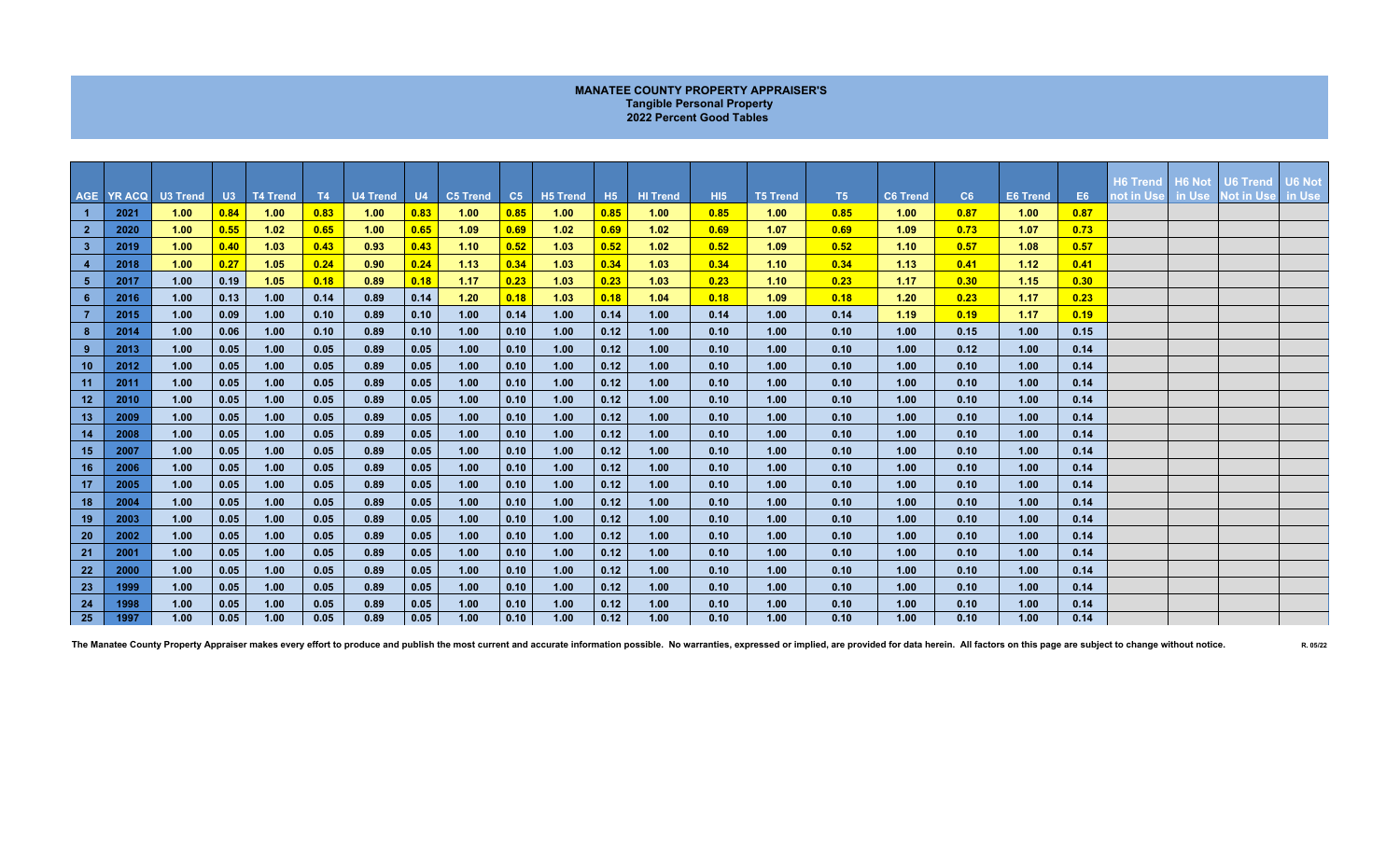| <b>MANATEE COUNTY PROPERTY APPRAISER'S</b><br><b>Tangible Personal Property</b><br>2022 Percent Good Tables                                                                                                                                                                                                                                                                              |              |              |              |              |              |              |              |              |              |              |              |              |              |              |              |              |              |              |              |              |              |              |                         |
|------------------------------------------------------------------------------------------------------------------------------------------------------------------------------------------------------------------------------------------------------------------------------------------------------------------------------------------------------------------------------------------|--------------|--------------|--------------|--------------|--------------|--------------|--------------|--------------|--------------|--------------|--------------|--------------|--------------|--------------|--------------|--------------|--------------|--------------|--------------|--------------|--------------|--------------|-------------------------|
| C <sub>10</sub> Trend<br>C <sub>10</sub><br><b>CM10</b><br>C12Trend<br><b>YR ACQ</b><br>T <sub>6</sub><br>C7 Trend<br>C <sub>7</sub><br><b>R7 Trend</b><br><b>C8 Trend</b><br>C8<br>H <sub>8</sub><br><b>T8 Trend</b><br>T <sub>8</sub><br><b>H10 Trend</b><br><b>H10</b><br><b>T10 Trend</b><br><b>T10</b><br><b>CM Trend</b><br><b>AGE</b><br><b>T6 Trend</b><br>R7<br><b>H8 Trend</b> |              |              |              |              |              |              |              |              |              |              |              |              |              |              |              |              |              |              |              |              |              |              |                         |
|                                                                                                                                                                                                                                                                                                                                                                                          | 2021         | 1.00         | 0.87         | 1.00         | 0.81         | 1.00         | 0.79         | 1.00         | 0.90         | 1.00         | 0.90         | 1.00         | 0.73         | 1.00         | 0.92         | 1.00         | 0.92         | 1.00         | 0.92         | 1.00         | 0.90         | 1.00         | C <sub>12</sub><br>0.94 |
| $\overline{2}$                                                                                                                                                                                                                                                                                                                                                                           | 2020         | 1.07         | 0.73         | 1.07         | 0.70         | 1.09         | 0.68         | 1.09         | 0.79         | 1.02         | 0.79         | 1.03         | 0.54         | 1.09         | 0.84         | 1.07         | 0.84         | 1.06         | 0.84         | 1.39         | 0.69         | 1.09         | 0.87                    |
| $\mathbf{3}$                                                                                                                                                                                                                                                                                                                                                                             | 2019         | 1.09         | 0.57         | 1.09         | 0.60         | 1.10         | 0.58         | 1.10         | 0.67         | 1.03         | 0.67         | 1.05         | 0.41         | 1.10         | 0.76         | 1.09         | 0.76         | 1.09         | 0.76         | 1.37         | 0.62         | 1.10         | 0.80                    |
|                                                                                                                                                                                                                                                                                                                                                                                          | 2018         | 1.10         | 0.41         | 1.12         | 0.49         | 1.13         | 0.48         | 1.13         | 0.54         | 1.04         | 0.54         | 1.08         | 0.30         | 1.13         | 0.67         | 1.12         | 0.67         | 1.09         | 0.67         | 1.36         | 0.54         | 1.13         | 0.73                    |
| -5                                                                                                                                                                                                                                                                                                                                                                                       | 2017         | 1.10         | 0.30         | 1.16         | 0.40         | 1.17         | 0.39         | 1.17         | 0.43         | 1.04         | 0.43         | 1.08         | 0.23         | 1.17         | 0.58         | 1.16         | 0.58         | 1.10         | 0.58         | 1.48         | 0.45         | 1.17         | 0.66                    |
| 6                                                                                                                                                                                                                                                                                                                                                                                        | 2016         | 1.09         | 0.23         | 1.19         | 0.32         | 1.20         | 0.30         | 1.20         | 0.33         | 1.05         | 0.33         | 1.07         | 0.17         | 1.20         | 0.49         | 1.19         | 0.49         | 1.11         | 0.49         | 1.47         | 0.38         | 1.20         | 0.58                    |
|                                                                                                                                                                                                                                                                                                                                                                                          | 2015         | 1.08         | 0.19         | 1.19         | 0.25         | 1.19         | 0.23         | 1.19         | 0.26         | 1.06         | 0.26         | 1.06         | 0.13         | 1.19         | 0.39         | 1.18         | 0.39         | 1.10         | 0.39         | 1.41         | 0.31         | 1.19         | 0.50                    |
| 8                                                                                                                                                                                                                                                                                                                                                                                        | 2014         | 1.00         | 0.15         | 1.19         | 0.19         | 1.19         | 0.17         | 1.19         | 0.22         | 1.06         | 0.22         | 1.06         | 0.11         | 1.19         | 0.30         | 1.18         | 0.30         | 1.10         | 0.30         | 1.32         | 0.24         | 1.19         | 0.43                    |
| 9                                                                                                                                                                                                                                                                                                                                                                                        | 2013         | 1.00         | 0.10         | 1.00         | 0.15         | 1.00         | 0.14         | 1.22         | 0.20         | 1.06         | 0.20         | 1.07         | 0.10         | 1.22         | 0.24         | 1.21         | 0.24         | 1.12         | 0.24         | 1.28         | 0.20         | 1.22         | 0.36                    |
| 10                                                                                                                                                                                                                                                                                                                                                                                       | 2012         | 1.00         | 0.10         | 1.00         | 0.14         | 1.00         | 0.10         | 1.00         | 0.18         | 1.00         | 0.15         | 1.00         | 0.10         | 1.22         | 0.21         | 1.21         | 0.21         | 1.13         | 0.21         | 1.28         | 0.16         | 1.22         | 0.29                    |
| 11                                                                                                                                                                                                                                                                                                                                                                                       | 2011         | 1.00         | 0.10         | 1.00         | 0.14         | 1.00         | 0.10         | 1.00         | 0.15         | 1.00         | 0.12         | 1.00         | 0.10         | 1.25         | 0.20         | 1.25         | 0.20         | 1.17         | 0.20         | 1.20         | 0.15         | 1.25         | 0.24                    |
| 12 <sup>2</sup>                                                                                                                                                                                                                                                                                                                                                                          | 2010         | 1.00         | 0.10         | 1.00         | 0.14         | 1.00         | 0.10         | 1.00         | 0.12         | 1.00         | 0.12         | 1.00         | 0.10         | 1.00         | 0.15         | 1.00         | 0.15         | 1.00         | 0.15         | 1.00         | 0.12         | 1.30         | 0.22                    |
| 13                                                                                                                                                                                                                                                                                                                                                                                       | 2009         | 1.00         | 0.10         | 1.00         | 0.14         | 1.00         | 0.10         | 1.00         | 0.10         | 1.00         | 0.12         | 1.00         | 0.10         | 1.00         | 0.10         | 1.00         | 0.12         | 1.00         | 0.10         | 1.00         | 0.10         | 1.30         | 0.20                    |
| 14                                                                                                                                                                                                                                                                                                                                                                                       | 2008         | 1.00         | 0.10         | 1.00         | 0.14         | 1.00         | 0.10         | 1.00         | 0.10         | 1.00         | 0.12         | 1.00         | 0.10         | 1.00         | 0.10         | 1.00         | 0.12         | 1.00         | 0.10         | 1.00         | 0.10         | 1.00         | 0.15                    |
| 15                                                                                                                                                                                                                                                                                                                                                                                       | 2007         | 1.00         | 0.10         | 1.00         | 0.14         | 1.00         | 0.10         | 1.00         | 0.10         | 1.00         | 0.12         | 1.00         | 0.10         | 1.00         | 0.10         | 1.00         | 0.12         | 1.00         | 0.10         | 1.00         | 0.10         | 1.00         | 0.12                    |
| 16                                                                                                                                                                                                                                                                                                                                                                                       | 2006         | 1.00         | 0.10         | 1.00         | 0.14         | 1.00         | 0.10         | 1.00         | 0.10         | 1.00         | 0.12         | 1.00         | 0.10         | 1.00         | 0.10         | 1.00         | 0.12         | 1.00         | 0.10         | 1.00         | 0.10         | 1.00         | 0.10                    |
| 17                                                                                                                                                                                                                                                                                                                                                                                       | 2005         | 1.00         | 0.10         | 1.00         | 0.14         | 1.00         | 0.10         | 1.00         | 0.10         | 1.00         | 0.12         | 1.00         | 0.10         | 1.00         | 0.10         | 1.00         | 0.12         | 1.00         | 0.10         | 1.00         | 0.10         | 1.00         | 0.10                    |
| 18<br>19                                                                                                                                                                                                                                                                                                                                                                                 | 2004<br>2003 | 1.00<br>1.00 | 0.10<br>0.10 | 1.00<br>1.00 | 0.14<br>0.14 | 1.00<br>1.00 | 0.10<br>0.10 | 1.00<br>1.00 | 0.10<br>0.10 | 1.00<br>1.00 | 0.12<br>0.12 | 1.00<br>1.00 | 0.10<br>0.10 | 1.00<br>1.00 | 0.10<br>0.10 | 1.00<br>1.00 | 0.12<br>0.12 | 1.00<br>1.00 | 0.10<br>0.10 | 1.00<br>1.00 | 0.10<br>0.10 | 1.00<br>1.00 | 0.10<br>0.10            |
| 20                                                                                                                                                                                                                                                                                                                                                                                       | 2002         | 1.00         | 0.10         | 1.00         | 0.14         | 1.00         | 0.10         | 1.00         | 0.10         | 1.00         | 0.12         | 1.00         | 0.10         | 1.00         | 0.10         | 1.00         | 0.12         | 1.00         | 0.10         | 1.00         | 0.10         | 1.00         | 0.10                    |
| 21                                                                                                                                                                                                                                                                                                                                                                                       | 2001         | 1.00         | 0.10         | 1.00         | 0.14         | 1.00         | 0.10         | 1.00         | 0.10         | 1.00         | 0.12         | 1.00         | 0.10         | 1.00         | 0.10         | 1.00         | 0.12         | 1.00         | 0.10         | 1.00         | 0.10         | 1.00         | 0.10                    |
| 22                                                                                                                                                                                                                                                                                                                                                                                       | 2000         | 1.00         | 0.10         | 1.00         | 0.14         | 1.00         | 0.10         | 1.00         | 0.10         | 1.00         | 0.12         | 1.00         | 0.10         | 1.00         | 0.10         | 1.00         | 0.12         | 1.00         | 0.10         | 1.00         | 0.10         | 1.00         | 0.10                    |
| 23                                                                                                                                                                                                                                                                                                                                                                                       | 1999         | 1.00         | 0.10         | 1.00         | 0.14         | 1.00         | 0.10         | 1.00         | 0.10         | 1.00         | 0.12         | 1.00         | 0.10         | 1.00         | 0.10         | 1.00         | 0.12         | 1.00         | 0.10         | 1.00         | 0.10         | 1.00         | 0.10                    |
| 24                                                                                                                                                                                                                                                                                                                                                                                       | 1998         | 1.00         | 0.10         | 1.00         | 0.14         | 1.00         | 0.10         | 1.00         | 0.10         | 1.00         | 0.12         | 1.00         | 0.10         | 1.00         | 0.10         | 1.00         | 0.12         | 1.00         | 0.10         | 1.00         | 0.10         | 1.00         | 0.10                    |
| 25                                                                                                                                                                                                                                                                                                                                                                                       | 1997         | 1.00         | 0.10         | 1.00         | 0.14         | 1.00         | 0.10         | 1.00         | 0.10         | 1.00         | 0.12         | 1.00         | 0.10         | 1.00         | 0.10         | 1.00         | 0.12         | 1.00         | 0.10         | 1.00         | 0.10         | 1.00         | 0.10                    |

The Manatee County Property Appraiser makes every effort to produce and publish the most current and accurate information possible. No warranties, expressed or implied, are provided for data herein. All factors on this pag